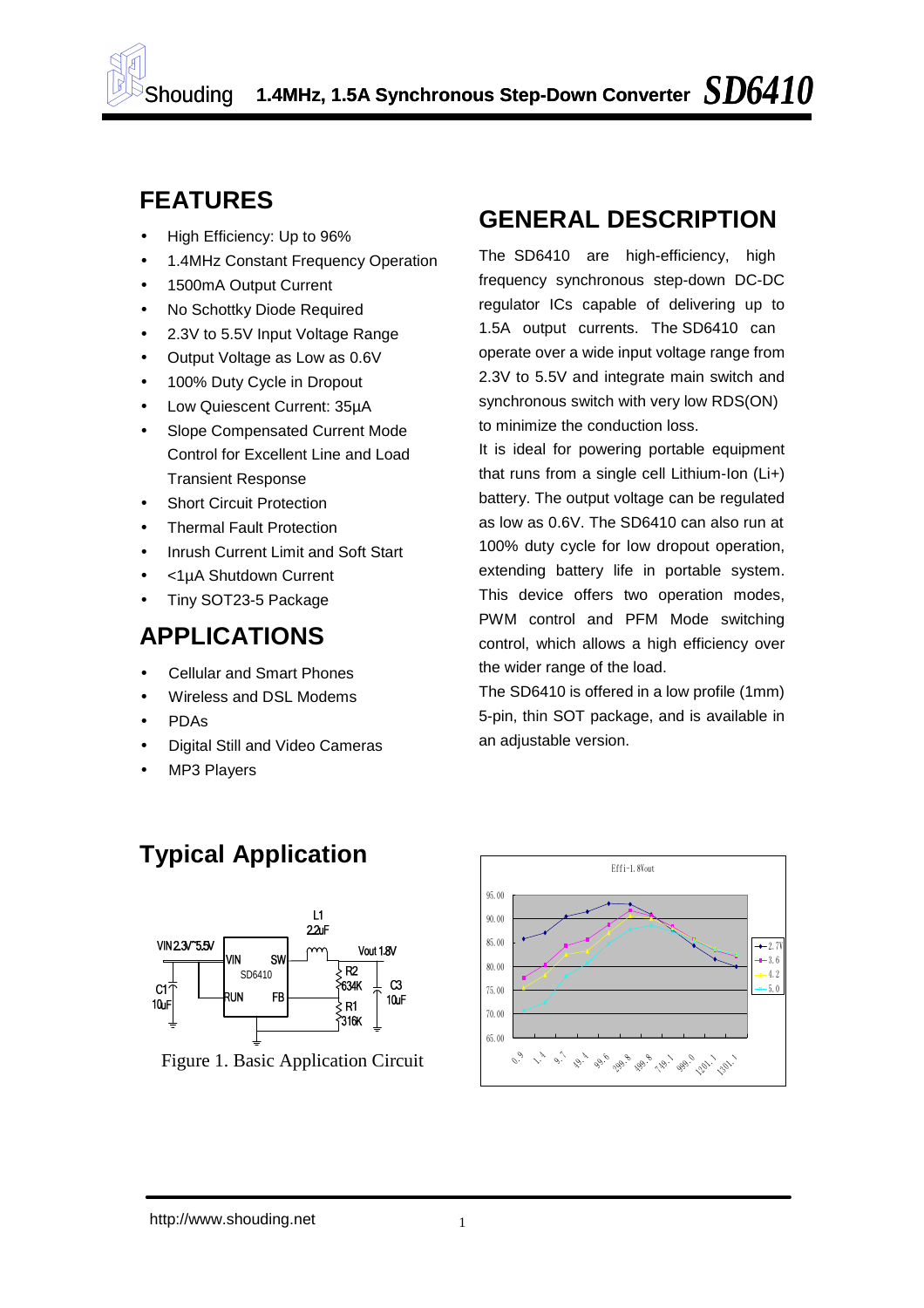

#### **Absolute Maximum Ratings (Note 1)**

| Input Supply Voltage  - 0.3V to 6V   | Operating Temperature Range  -40℃ to +85℃                             |
|--------------------------------------|-----------------------------------------------------------------------|
| RUN, VOUT Voltages - 0.3V to 6V      | Junction Temperature(Note2) 125°C                                     |
|                                      | SW Voltage -0.3V to (Vin+0.3V) Storage Temperature Range -65℃ to 150℃ |
| Peak SW Sink and Source Current 2.5A | Lead Temperature (Soldering, 10s) +300°C                              |

# Package/Order Information



| <b>Part Number</b> | <b>SWICHING</b>  |                | OUTPUT             | OUTPUT      |  |
|--------------------|------------------|----------------|--------------------|-------------|--|
|                    | <b>FREQUENCY</b> | Temp Range     | <b>VOLTAGE (V)</b> | CURRENT (A) |  |
| SD6410             | .4MHz            | -40°C to +85°C | ADJ                | 1.5         |  |

# **Pin Description**

| <b>PIN</b>     | NAME        | <b>FUNCTION</b>                                                                                                                                         |
|----------------|-------------|---------------------------------------------------------------------------------------------------------------------------------------------------------|
| 1              | <b>RUN</b>  | Chip Enable Pin. Drive RUN above 1.5V to turn on the part.<br>Drive<br>RUN below 0.3V to turn it off. Do not leave RUN floating.                        |
| $\overline{2}$ | <b>GND</b>  | Ground Pin                                                                                                                                              |
| 3              | <b>SW</b>   | Power Switch Output. It is the switch node connection to Inductor.<br>This pin connects to the drains of the internal P-ch and N-ch MOSFET<br>switches. |
| 4              | <b>VIN</b>  | Power Supply Input. Must be closely decoupled to GND with a 10µF<br>or greater ceramic capacitor.                                                       |
| 5              | <b>VOUT</b> | Output Voltage Feedback Pin. An internal resistive divider divides the<br>output voltage down for comparison to the internal reference voltage.         |

http://www.shouding.net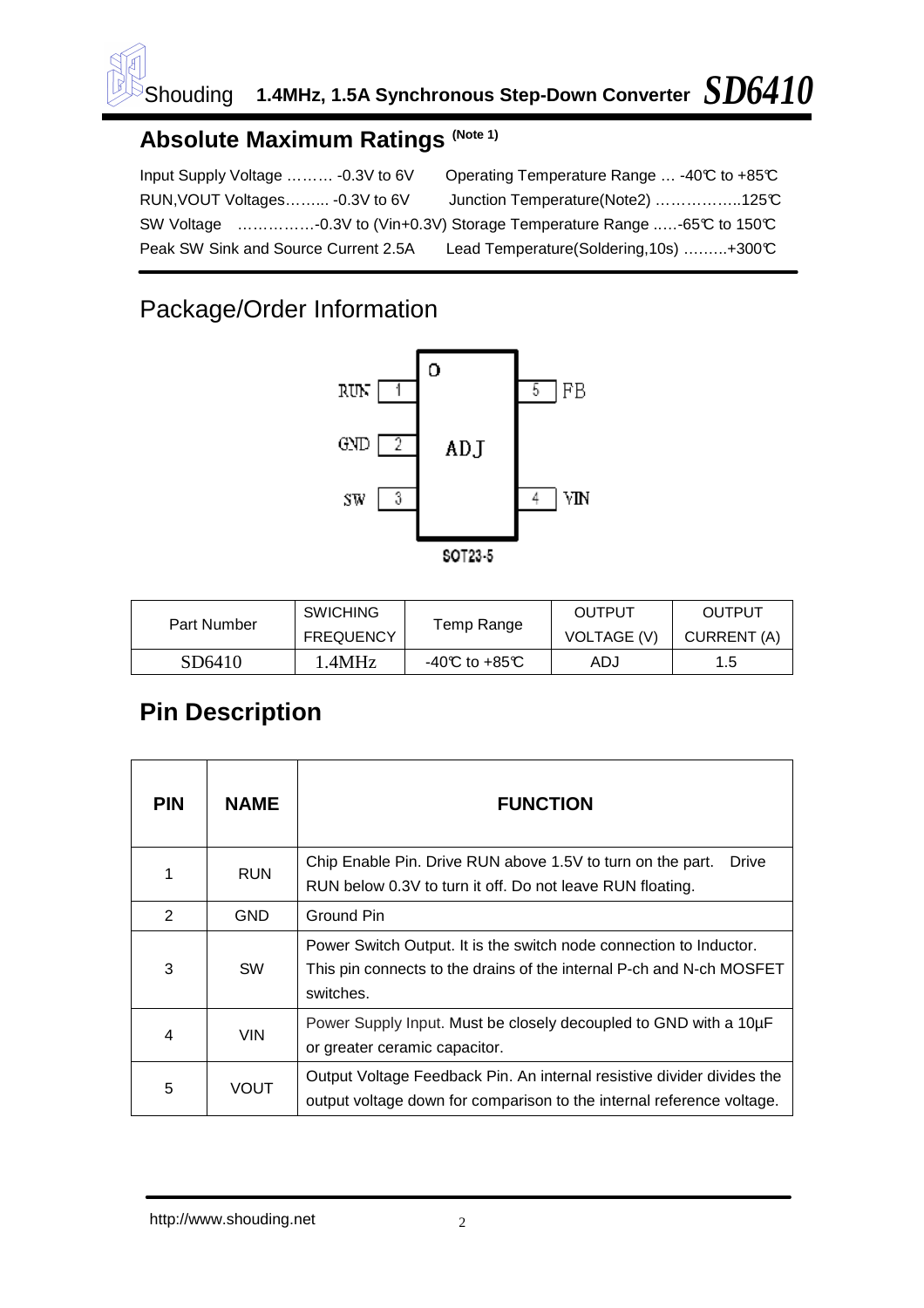

### **Electrical Characteristics** (Note 3)

| <b>Parameter</b>                            | <b>Conditions</b>                                        | <b>MIN</b> | <b>TYP</b> | <b>MAX</b> | unit       |
|---------------------------------------------|----------------------------------------------------------|------------|------------|------------|------------|
| Input Voltage Range                         |                                                          | 2.3        |            | 5.5        | V          |
| <b>UVLO Threshold</b>                       |                                                          | 1.7        | 1.9        | 2.1        | V          |
| Input DC Supply Current                     | (Note 4)                                                 |            |            |            | μA         |
| <b>PWM Mode</b>                             | Vout = 90%, Iload=0mA                                    |            | 140        | 300        | μA         |
| <b>PFM Mode</b>                             | Vout = 105%, Iload=0mA                                   |            | 35         | 70         | μA         |
| Shutdown Mode                               | $V_{RUN} = 0V$ , $V_{IN} = 4.2V$                         |            | 0.1        | 1.0        | μA         |
|                                             | $T_A = 25C$                                              | 0.588      | 0.600      | 0.612      | V          |
| <b>Regulated Feedback</b><br>Voltage        | $T_A = 0^\circ \text{C} \leq T_A \leq 85^\circ \text{C}$ | 0.586      | 0.600      | 0.613      | V          |
|                                             | $T_A = -40 \text{ C } \leq T_A \leq 85 \text{ C}$        | 0.585      | 0.600      | 0.615      | V          |
| Reference Voltage Line<br><b>Regulation</b> | Vin=2.5V to $5.5V$                                       |            | 0.04       | 0.40       | $%$ /V     |
| Output Voltage Line<br><b>Regulation</b>    | $V_{IN}$ = 2.5V to 5.5V                                  |            | 0.04       | 0.4        | %          |
| Output Voltage Load<br>Regulation           |                                                          |            | 0.5        |            | %          |
| <b>Oscillation Frequency</b>                | Vout=100%                                                |            | 1.5        |            | <b>MHz</b> |
|                                             | Vout=0V                                                  |            | 300        |            | <b>KHz</b> |
| On Resistance of PMOS                       | l <sub>sw</sub> =100mA                                   |            | 0.13       | 0.2        | Ω          |
| ON Resistance of NMOS                       | $ISW=-100mA$                                             |            | 0.1        | 0.2        | Ω          |
| <b>Peak Current Limit</b>                   | $V_{IN}$ = 3V, Vout=90%                                  |            | 2.5        |            | Α          |
| <b>RUN Threshold</b>                        |                                                          | 0.30       | 1.0        | 1.50       | V          |
| <b>RUN Leakage Current</b>                  |                                                          |            | ±0.01      | ±1.0       | μA         |
| <b>SW Leakage Current</b>                   | V <sub>RUN</sub> =0V,V <sub>IN</sub> =Vsw=5V             |            | ±0.01      | ±1.0       | μA         |

| $(V_{IN} = V_{RUN} = 3.6V, V_{OUT} = 1.8V, T_A = 25°C$ , unless otherwise noted.) |  |  |  |
|-----------------------------------------------------------------------------------|--|--|--|
|                                                                                   |  |  |  |

- **Note 1**: Absolute Maximum Ratings are those values beyond which the life of a device may be impaired.
- **Note 2:**  $T_J$  is calculated from the ambient temperature  $T_A$  and power dissipation  $P_D$  according to the following formula:  $T_J = TA + (P_D) \times (250^{\circ} \text{C/W}).$
- Note3: 100% production test at +25°C. Specifications over the temperature range are guaranteed by design and characterization.
- **Note 4:** Dynamic supply current is higher due to the gate charge being delivered at the switching frequency

http://www.shouding.net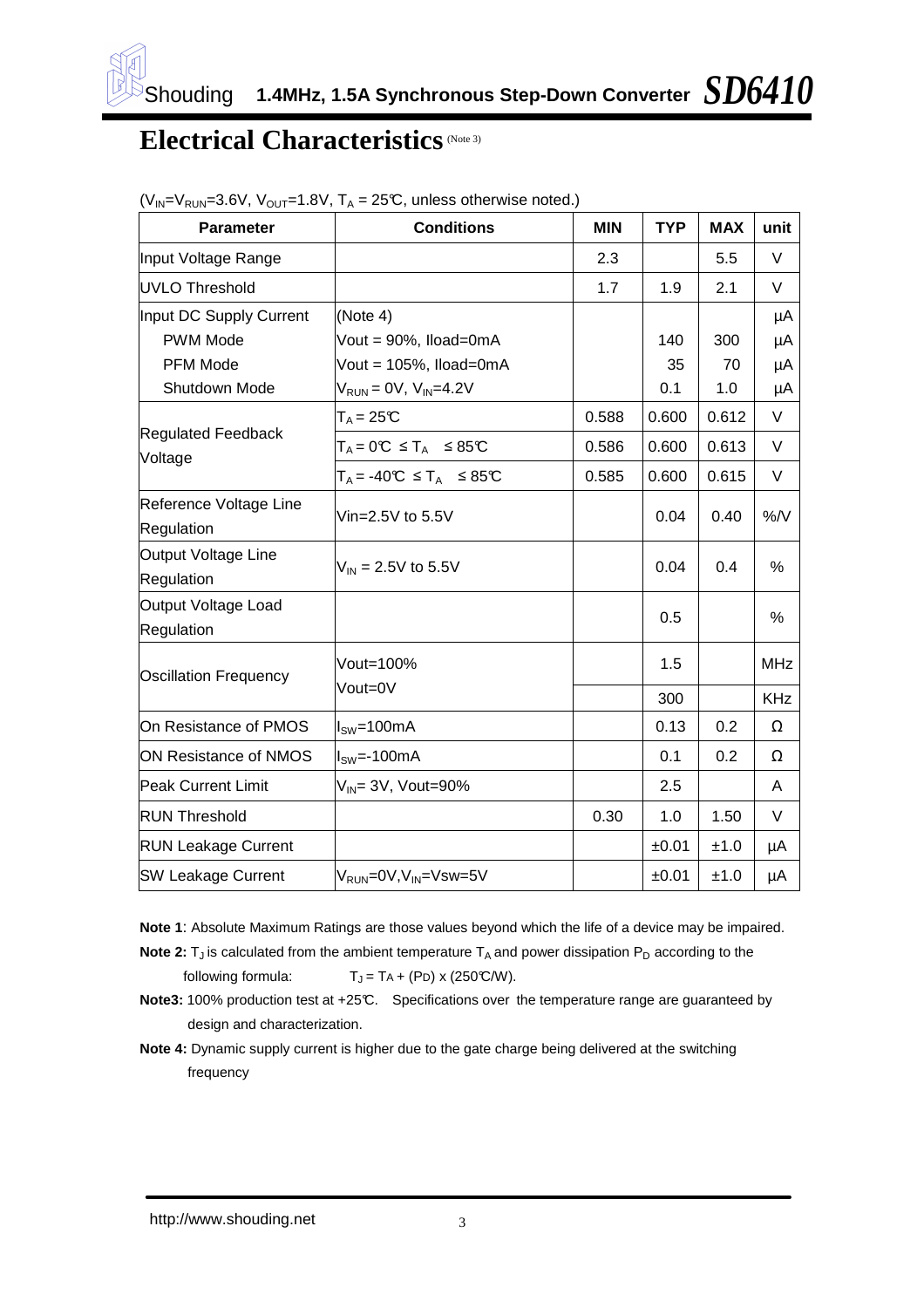

# **Typical Performance Characteristics**

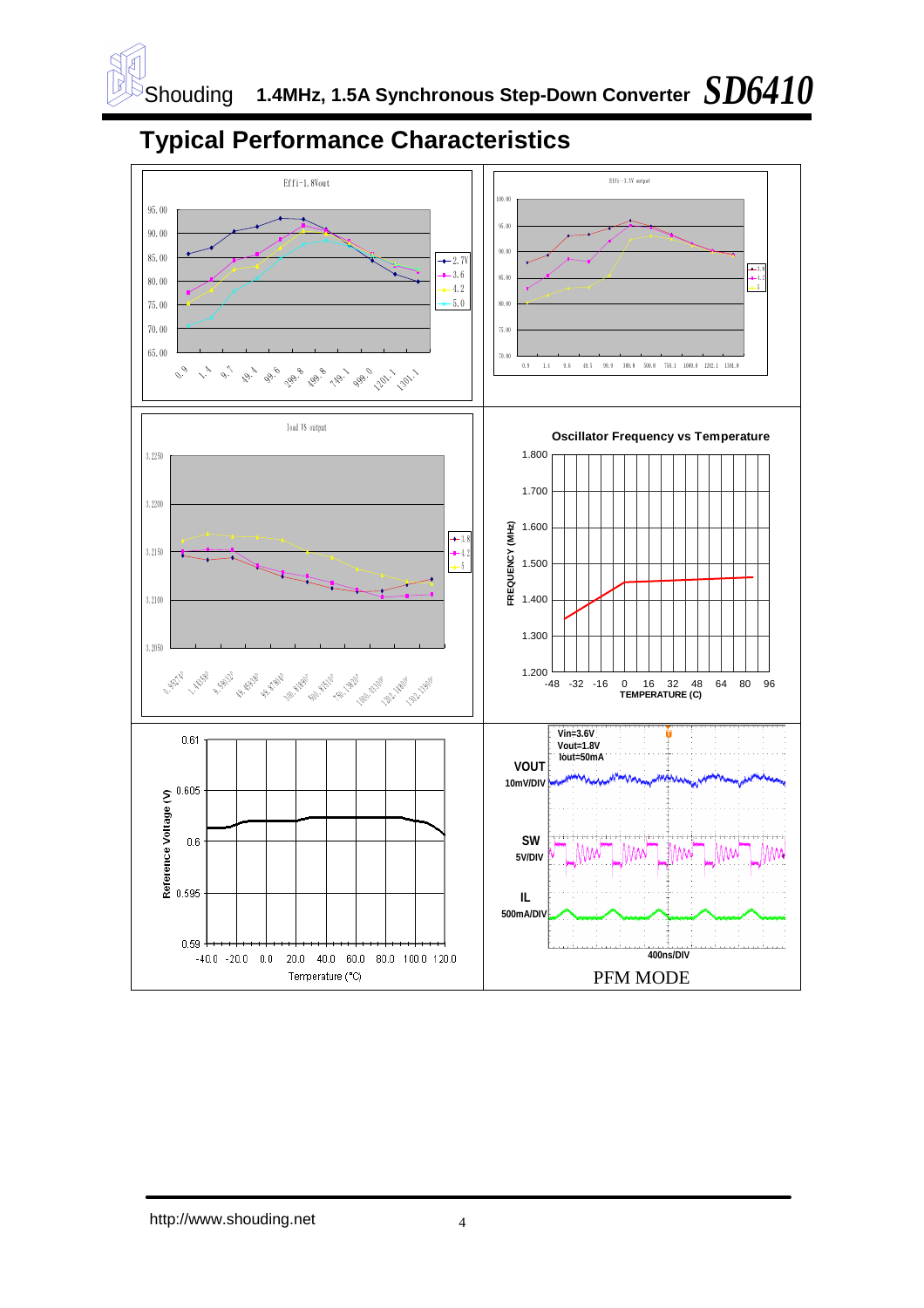### **Functional Block Diagram**



Figure 2. SD6410 Block Diagram

#### Functional Description

SD6410 is a synchronous buck regulator IC that integrates the PWM/PFM control, top and bottom switches on the same die to minimize the switching transition loss and conduction loss. With ultra low RDS(ON) power switches and proprietary PWM control, this regulator IC can achieve the highest efficiency and the highest switch frequency simultaneously to minimize the external inductor and capacitor size, and thus achieving the minimum solution footprint.

The SD6410 requires only three external power components (Cin, Cout and L). The adjustable version can be programmed with external feedback to any voltage. ranging from 0.6V to the input voltage.

At dropout, the converter duty cycle increases to 100% and the output voltage tracks the input voltage minus the Rdson drop of the high-side MOSFET.

The internal error amplifier and compensation provides excellent transient response, load, and line regulation. Soft start function prevents input inrush current and output overshoot during start up.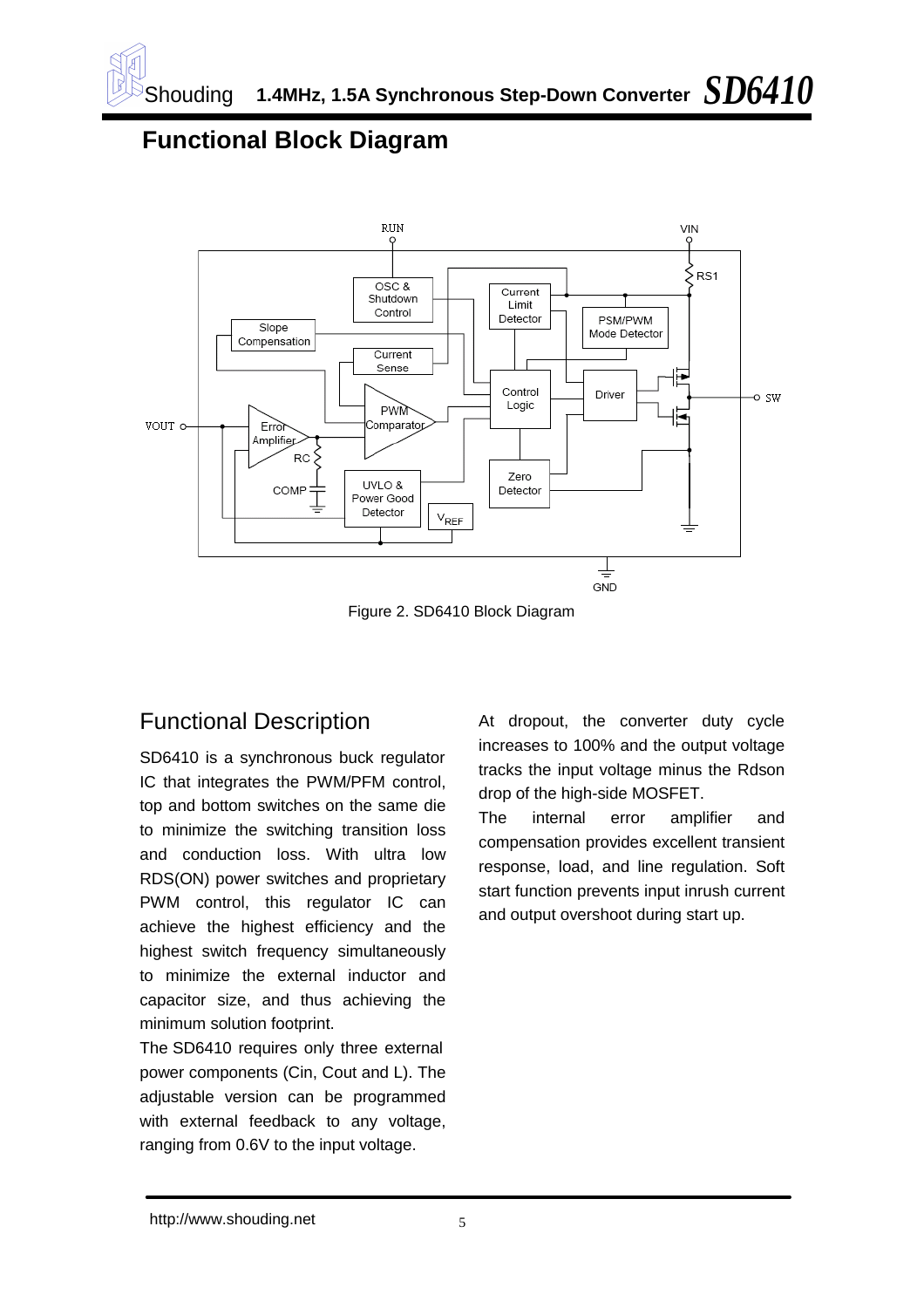#### **APPLICATIONS INFORMATION**

#### **Inductor Selection**

For most designs, the SD6410 operates with inductors of 1µH to 4.7µH. Low inductance values are physically smaller but require faster switching, which results in some efficiency loss. The inductor value can be derived from the following equation:

$$
L = \frac{V_{OUT} \times (V_{IN} - V_{OUT})}{V_{IN} \times \Delta I_L \times f_{osc}}
$$

Where  $\Delta I_L$  is inductor Ripple Current.

Large value inductors result in lower ripple current and small value inductors result in high ripple current. For optimum voltage-positioning load transients, choose an inductor with DC series resistance in the 50mΩ to 150mΩ range.

#### **Input Capacitor Selection**

With the maximum load current at 1.5A, the maximum ripple current through input capacitor is about 0.6Arms. A typical X7R or better grade ceramic capacitor with 6V rating and greater than 10uF capacitance can handle this ripple current well. To minimize the potential noise problem, place this ceramic capacitor really close to the IN and GND pins. Care should be taken to minimize the loop area formed by CIN, and IN/GND pins.

#### **Output Capacitor Selection**

The output capacitor is required to keep the output voltage ripple small and to ensure regulation loop stability. The output capacitor must have low impedance at the

switching frequency. Ceramic capacitors with X5R or X7R dielectrics are recommended due to their low ESR and high ripple current ratings. The output ripple  $V_{\text{OUT}}$  is determined by:

$$
\Delta V_{OUT} \le \frac{V_{OUT} \times (V_{IN} - V_{OUT})}{V_{IN} \times f_{osc} \times L} \times \left(ESR + \frac{1}{8 \times f_{osc} \times C3}\right)
$$

A 10µF ceramic can satisfy most applications.

#### **PC Board Layout Checklist**

proper operation of the SD6410. Check the When laying out the printed circuit board, the following checking should be used to ensure following in your layout:

- 1. The power traces, consisting of the GND trace, the SW trace and the VIN trace should be kept short, direct and wide.
- 2. Does the (+) plates of Cin connect to Vin as closely as possible? This capacitor provides the AC current to the internal power MOSFETs.
- 3. Keep the switching node, SW, away from the sensitive VOUT node.
- 4. Keep the (-) plates of Cin and Cout as close as possible